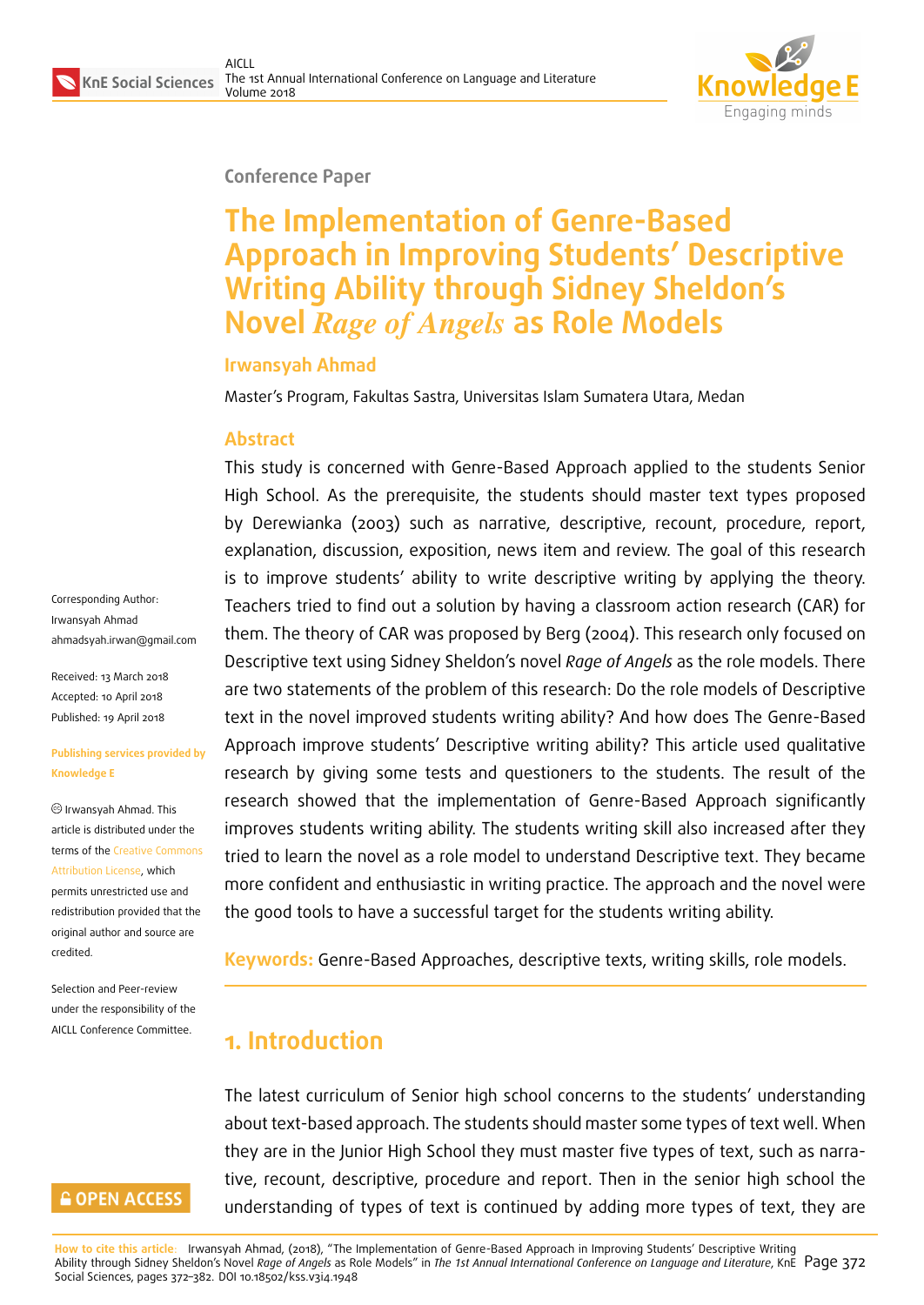

explanation, discussion, exposition, news item and review. Types of text or genre have become an obligatory for students to master them. Most students find many difficulties in mastering them. They cannot differentiate types of text. The teacher tries to find a solution for this problem by having classroom action research for them.

As a matter of fact, writing is the most difficult skill to be mastered by the students. That is why the writer needs more concerned to this. As a matter of fact, skill. He needs to fulfill students' knowledge in writing. The objectives of this research are to find particular things, places and persons of Descriptive text in Sidney Sheldon's novel *Rage of Angels* as role model in improving students' writing ability. To describe particular things, places and persons of Descriptive text in Sidney Sheldon's novel *Rage of Angels* as role model implemented in improving students' writing ability. The scope of the study in this research is the implementation of Genre-Based Approach especially descriptive texts through Sidney Sheldon's novel "Rage of Angels" as role model to student's ability in writing. The Descriptive texts of this research are the types of the text that find in the novel, especially related to things, places and persons. This text is very useful for students. It is caused that they are still learnt in the university later. The significances of this research are to improve students' ability in understanding genre to develop students' skill in writing. To make the learning process is more interesting by using novel.

# **2. Literature Review**

Role Models define as individuals who influence role aspirants' achievements, motivation and goals by acting as behavioral models, representations of the possible, and inspirations (Morgenroth, 2015: 4). Hornby (1976: 503). Here, the study concerns one of the literary works that is novel. Genre refers to more specific classes of texts, such as newspaper reports or recipes (Lin, Benedict, 2006: 71). While, according to Black, Elizabeth (2006: 71) Genre is comparable to schema: it draws on our previous knowledge, experience and offers a framework for interpretation. Next, Genre defines as including all purposeful of language. Genre based approach is an approach that focuses on the relationship between context and language. Derewianka (2003: 134). Genre-Based Approach is a theory of language and methodology for analyzing facts and their content of use. It seeks to develop communication competence by mastering different types of texts. This approach aims to help students understand the lexical and grammatical features of different rhetoric contexts being aware of communicative purpose in social interaction.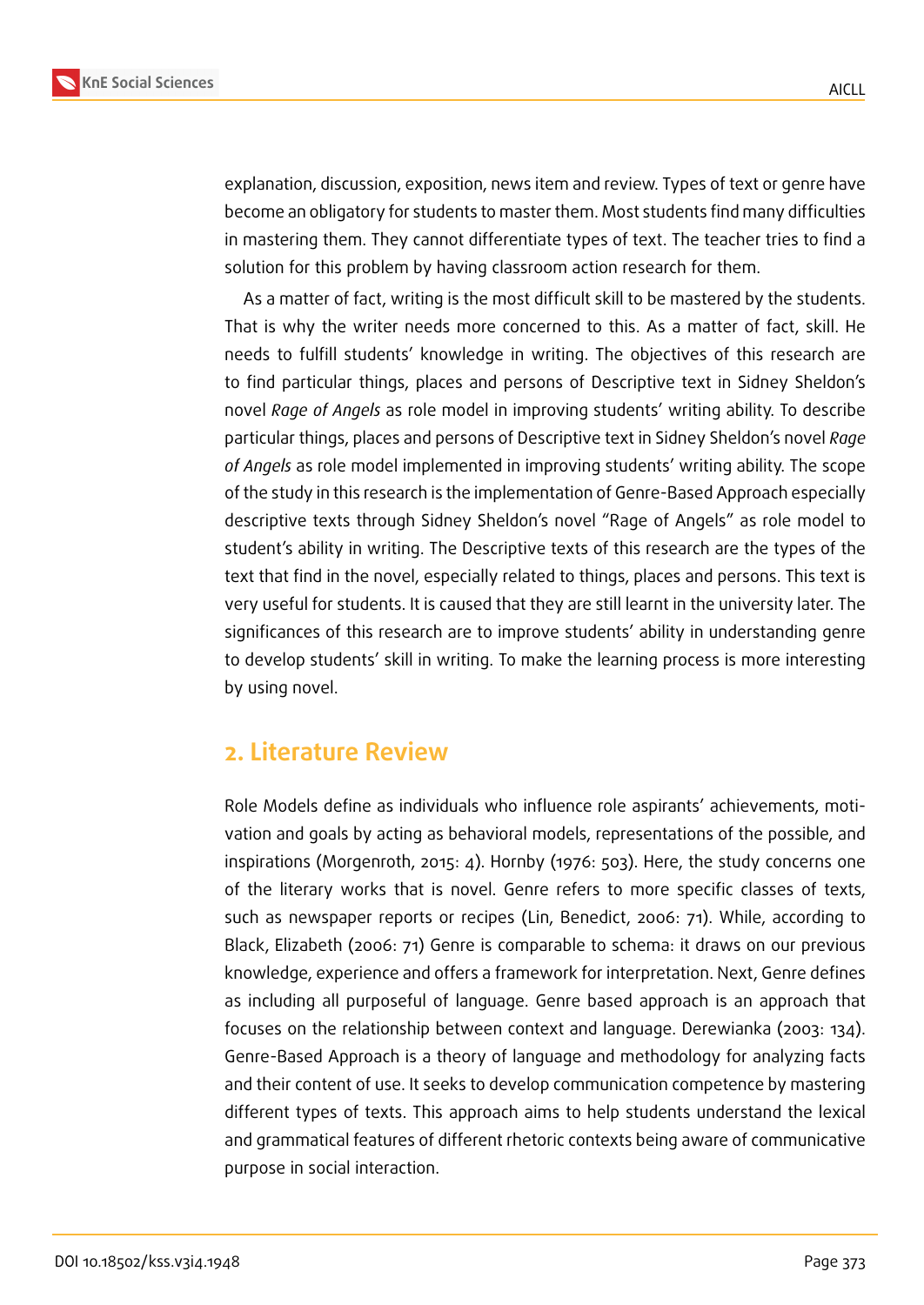

# **3. Genre-based Approach Theory**

Derewianka (2003:146) stated that the practical implementation sequence of teaching materials based on Genre based approach theory is to develop an understanding of the field. Familiarization with the genre, developing control over the genre, independent construction, extending and critiquing, and Creative exploitation of the genre, have its function or social purpose, generic structure and language features. Some of the genre that learn in Senior high school are: Descriptive text, recount text, narrative text, report text, procedure text, hortatory exposition text, analytical exposition text, Anecdote text, News item text, explanation text and review text. The Descriptive text has become the scope for this research, so it will be discussed further. Descriptive text is used to describe a particular thing or object, place or person. Example: My Bike. Generic structure: Identification: is a statement or a short paragraph that identifies the object that is going to be described. It is usually interesting and able to provoke the readers to be eager to read the text. Description may consist of one or several paragraphs. This part is used to give sufficient description about the object as mentioned in the identification part. The description of the object can be done according to different angels, such as size, length, strength, color, height, condition of the location, weather, qualities, shape, etc. Language Features: Use certain nouns, such as teacher, house, my cat, bridge, etc. Use simple present tense. Use detailed noun phrases to give information about a subject, such as: It was a large open rowboat, a sweet young lady, the deaf person, etc. Various adjectives which are describing, numbering, classifying such as: two strong legs, sharp white fangs, her curly hair, etc. Relating verbs to give information about a subject, such as My mum is really cool; It has very thick fur, the rest remains at home, etc. Thinking verbs and feeling verbs to reveal the writer's view, such as the police believe the suspect is armed; I think it is a clever animal, etc. Action verbs, such as Our new puppy bites our shoes; It eats soft food, etc. Adverbs to give additional information about manner, such as fast, gradually, at the tree house, etc. Figurative language, such as simile, metaphor, e.g. John is white as chalk, sat tight, etc. Writing, according to Gere (1985: 4) Writing can be defined into five statements, writing is communication, writing is a form of self-expression, writing is public, writing is rule-governed behavior and writing is a way of learning. Writing is communication, to communicate means to convey knowledge or information about a given subject. Writing is self-expression means you write what you have recorded about your feeling and impressions of the world around you. Writing is public means that the writers display their language in public. Writing is governed by rule means that you designate your writing in paragraph, sentences, usage, spelling, word, order and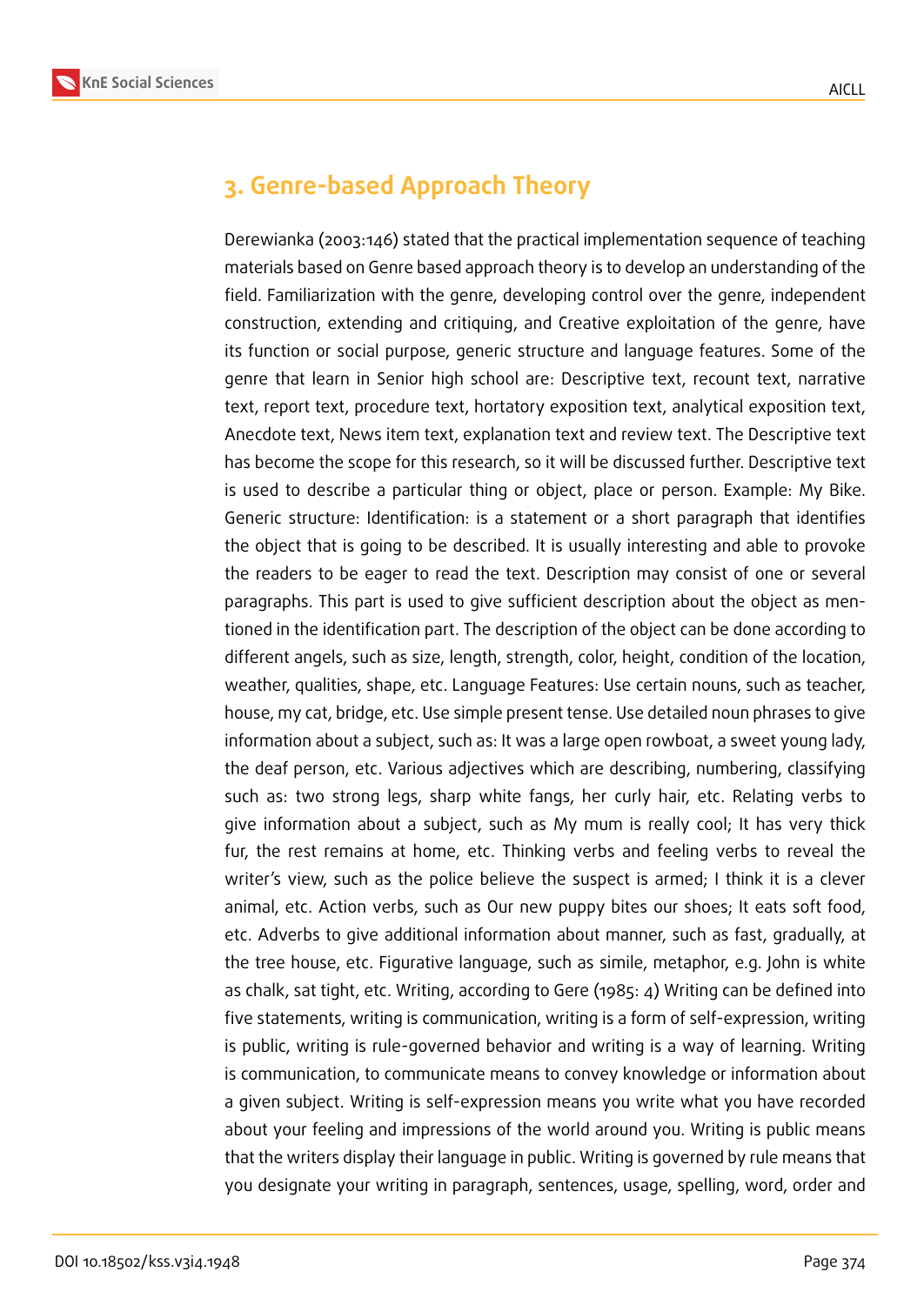

punctuation. Writing is learning means that writing and learning are linked because both are new ways of seeing the world. In this research the writer focuses to the writing is governed by rules, especially types of text, especially: *Descriptive Text.* The purpose of a descriptive is to make the reader see, hear, or otherwise experience something. The writer must use words to create the impression, and these words must be carefully chosen. Good details are important. Effective descriptive appeals to the senses. You know what something is like by seeing it, or by smelling, tasting or touching it. The best way to make a reader feel that what you are describing is real is to appeal to the senses.

# **4. Research Method**

Classroom Action Research is a process that gives credence to the development of powers of reflective thought, discussion, decision and action by ordinary people participating in collective research on private troubles that they have in common (Berg, 2004: 195). Action research is a collaborative approach to research that provides people with the means to take systematic action in an effort to resolve specific problems. The basic action research procedural routine involves four stages: Identifying the research questions, gathering the information to answer the questions, analyzing and interpreting the information, and sharing the results with the participants. In short, the action research process is: plan, act, observe and reflect. On this occasion the researcher would try to implement the genre-based approach process by using novel. The teacher would try to introduce one of the literary works to the students. They had to start to appreciate the novel. They had to see many valuable lessons in it. At the end the maximum result would get to have the best solution in teaching and learning process.

# **5. Discussion**

The focus of this study goes to the implementation of Genre-Based Approach in improving students' descriptive writing ability through Sidney Sheldon's novel *Rage of Angels* as role models. There are two problems that needed to be identified: First, the particular things, people and place of descriptive text in Sidney Sheldon's novel *Rage of Angels* as role models in improving students' writing ability. And second, how are particular things, people and places of Descriptive text in Sidney Sheldon's novel *Rage of Angels* as role model implemented in improving students' writing ability.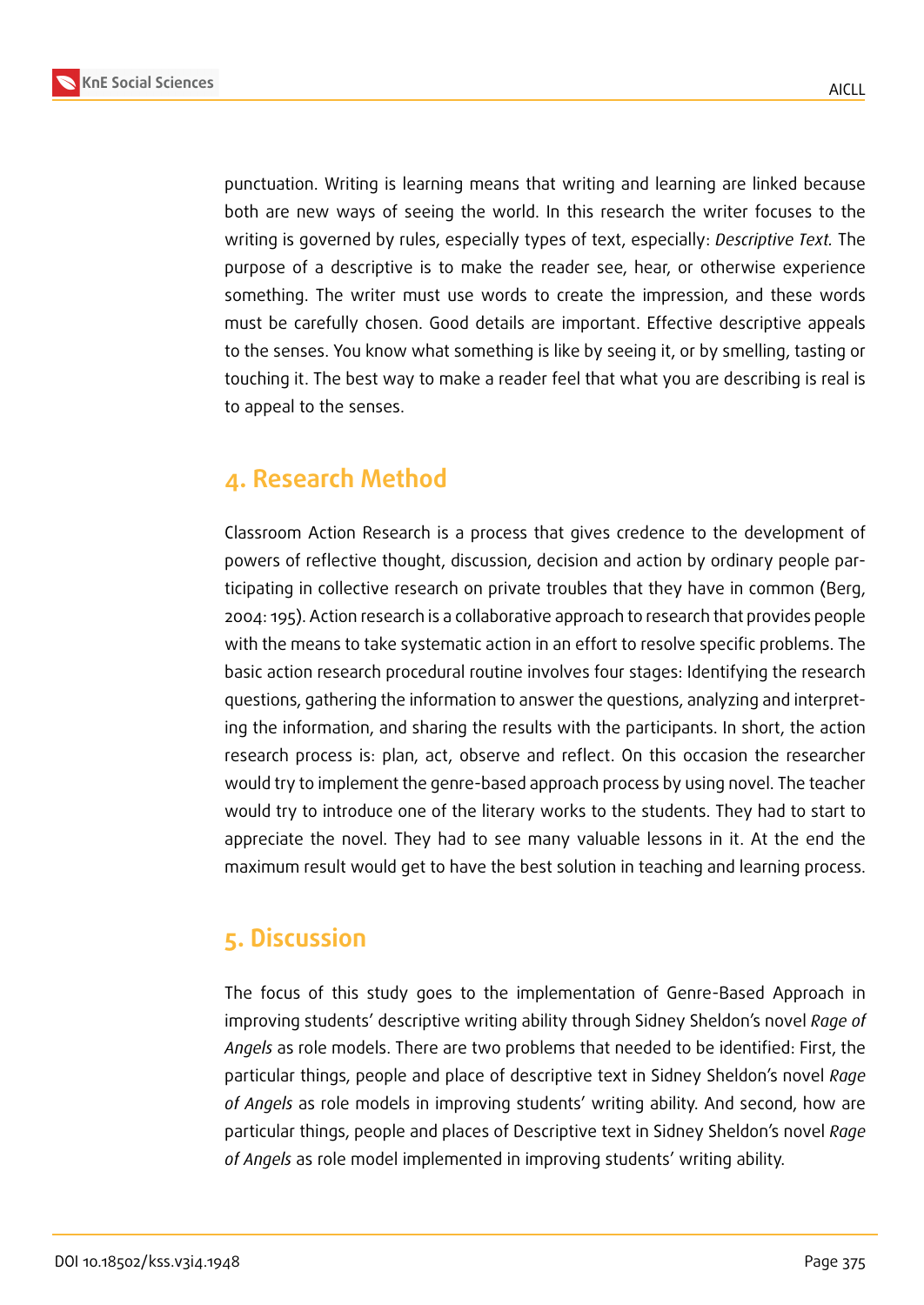

### **5.1. Descriptive text**

It is used to describe a particular thing or object, place or person. Example: My Bike. Generic structure: First, Identification, it is a statement or a short paragraph that identifies the object that is going to be described. It is usually interesting and able to provoke the readers to be eager to read the text. Second, Description, it may consist of one or several paragraphs. This part is used to give sufficient description about the object as mentioned in the identification part. The description of the object can be done according to different angels, such as size, length, strength, color, height, condition of the location, weather, qualities, shape, etc. Language Features: Use certain nouns, such as teacher, house, my cat, bridge, etc. Use simple present tense.

Use detailed noun phrases to give information about a subject, such as: It was a large open rowboat, a sweet young lady, the deaf person, etc. Various adjectives which are describing, numbering, classifying such as: two strong legs, sharp white fangs, her curly hair, etc. Relating verbs to give information about a subject, such as My mum is really cool; It has very thick fur, the rest remains at home, etc. Thinking verbs and feeling verbs to reveal the writer's view, such as the police believe the suspect is armed; I think it is a clever animal, etc. Action verbs, such as Our new puppy bites our shoes; It eats soft food, etc. Adverbs to give additional information about manner, such as fast, gradually, at the tree house, etc. Figurative language, such as simile, metaphor, e.g. John is white as chalk, sat tight, etc.

### **5.2. Role models of people**

Jenifer Parker, the protagonist.

"She was a slender, dark haired girl of twenty-four with a pale skin, an intelligent mobile face and green thoughtful eyes. It was a face that was attractive rather than beautiful, a face that reflected pride and courage and sensitivity a face that would be hard to forget". (Sheldon: 18).

Use of adjectives, such as: slender, dark, pale, intelligent, green, attractive, beautiful, courage and hard.

Abner Parker, Jenifer's father

"He was a mixture of English and Irish and Scottish blood. He was of medium height, with black hair and green-blue eyes. He was a compassionate man with a deep-rooted sense of justice. He was not interested in money, he was interested in people". (Sheldon: 34).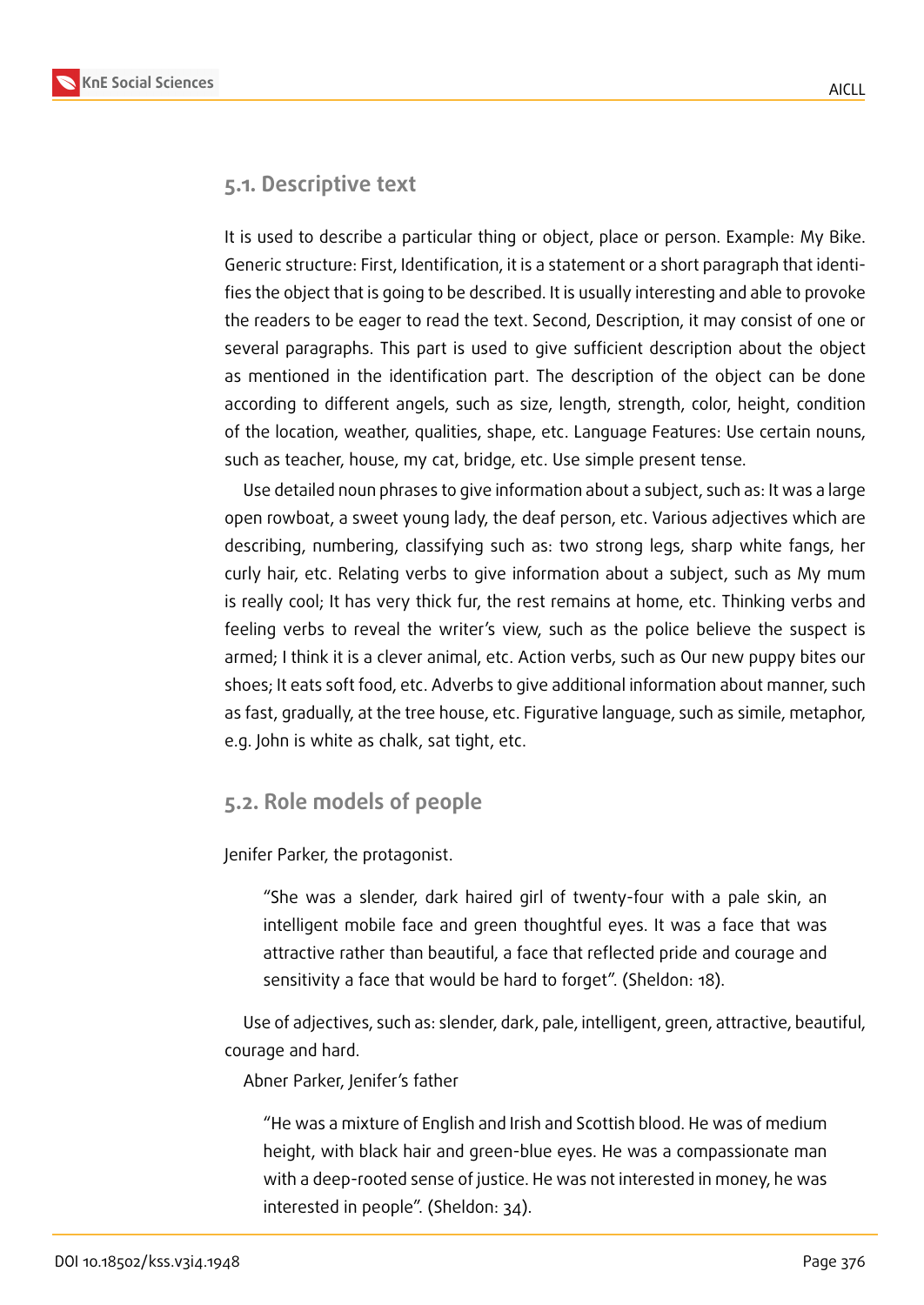Use of noun phrase, such as: a mixture of English and Irish and Scottish blood, black hair, green-blue eyes, a compassionate man and a deep-rooted sense of justice.

Robert Di Silva, the fiery District Attorney for the County of New York representative of The People.

"He was short and powerfully built, with an unfashionable graying crew cut. He had been a boxer in his youth and his nose and face bore the scars of it. And he was also a fiercely ambitious man who had fought his way up to his present position with neither money nor connections to help him". (Sheldon: 16).

Use of vivid verbs, such as: He *had been* a boxer and his nose and face *bore* the scars of it.

Michael Moretti, the criminal.

"He was a silent, handsome man in his early thirties. He was tall and lean, with a face formed of converging planes that gave him a rugged, feral look. He Had fashionably styled black hair, a prominent chin with an expected dimple in it and deeply set olive-black eyes. He wore a tailored gray suit, a light blue shirt with darker blue silk tie and polished, custom-made shoes". (Sheldon: 15).

Use of adjective clause, such as: He was tall and lean, with a face formed of converging planes *that gave him a rugged, feral look.*

Adam Warmer, Jenifer's safer.

"He was in his middle thirties, tall and blond and broad-shouldered, with gray-blue inquisitive eyes behind horn-rimmed glasses. He was dressed in a tailored suit that must have cost a fortune". (Sheldon:47).

Use of adjective phrase, such as: middle thirties, broad-shouldered, gray-blue inquisitive and horn-rimmed.

Role models of places

Keslo, Washington, Jenifer Parker's home town.

"It is a small timber town founded in 1847 by a homesick Scottish surveyor who named it for his home town in Scotland". (Sheldon: 33).

Use of adverb, such as: founded in 1847 and in Scotland.

Jenifer Parker's apartment in New York.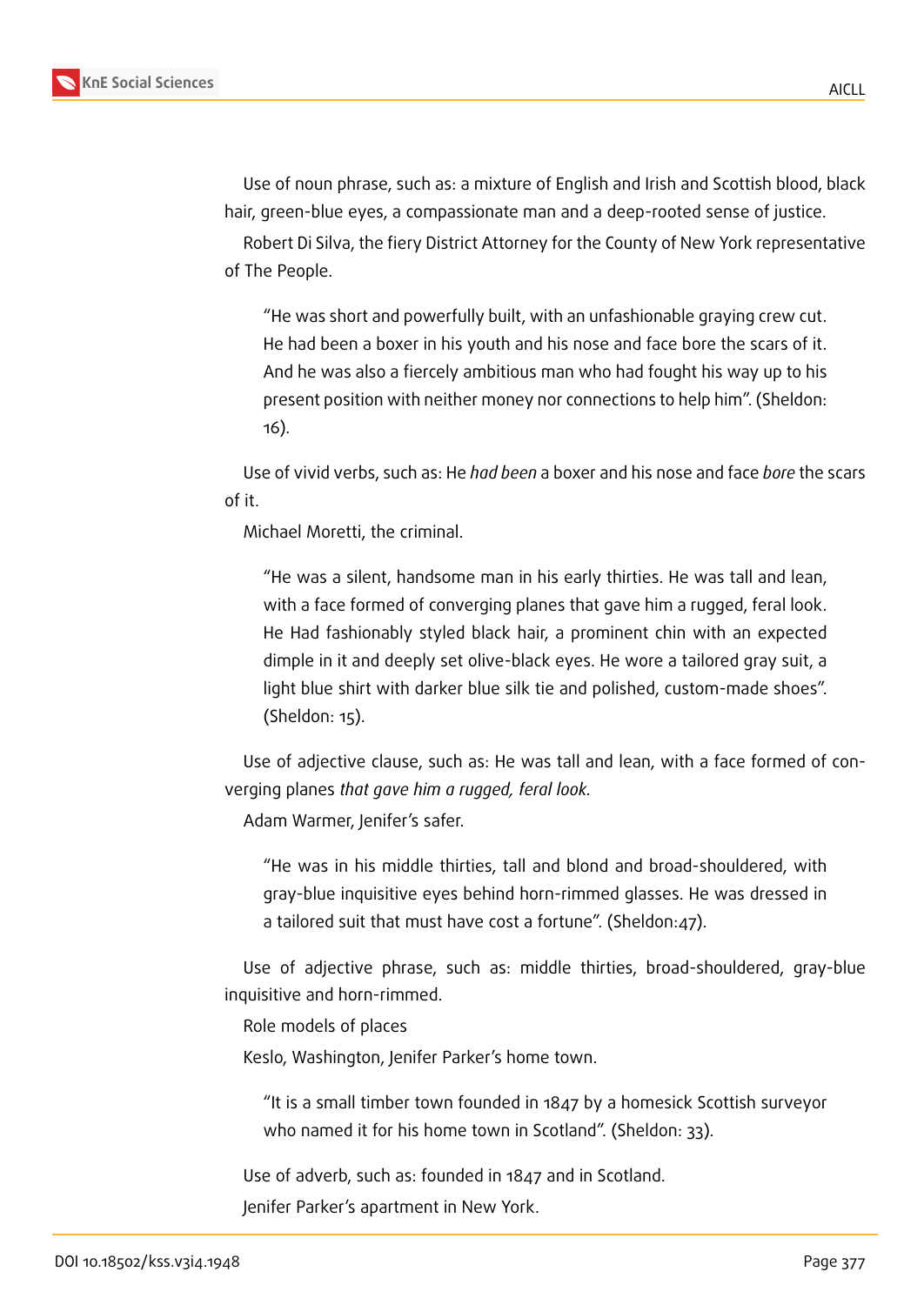

"It is a tiny apartment on lower Third Avenue, with a fake fireplace in a steep fourth-floor walk-up. It consisted of a small living room with a couch that turned into a lumpy bed, a tiny bathroom with a window that someone long ago had painted over with black paint, sealing it shut. The furniture looked like that something that could have been donated by the Salvation Army". (Sheldon: 37).

Use of Present tense, such as: It *is* a tiny apartment.

The Criminal Courts Building at 155 Leonard Street, Jenifer Parker's first time work place.

"It was impressive, paneled and decorated in quiet good taste. There was a large desk with three chairs in front of it and a comfortable leather chair behind it, a conference table with a dozen chairs around it and wall cabinets filled with law books. On the walls were framed autographed pictures of J. Edgar Hoover, John Linsay, Richard Nixon and Jack Demsey.". (Sheldon:19).

Use of pronoun, such as: *It* was impressive.

Sing Sing Prison.

"It is situated at the town of Ossining, thirty miles up state of Manhattan on the east bank of the Hudson River, overlooking the Tappan Zee and Havestraw Bay". (Sheldon: 77).

Use of Passive voice, such as: It *is situated* at the town of Ossining. Jenifer Parker and Kenneth Barley's new office.

"It is a larger office in the five hundred blocks on Fifth Avenue. The new quarters were simply furnished and consisted of three small rooms: one for Jenifer, one for Ken and one for a secretary". (Sheldon:132).

Use of comparative adjective, such as: It is a *larger* office in the five hundred blocks on Fifth Avenue.

## **5.3. Role models of Objects**

The accused criminals.

"They were poor and defeated and lost. They were dregs, the misfits whom the affluent society had passed by". (Sheldon: 75).

AICLL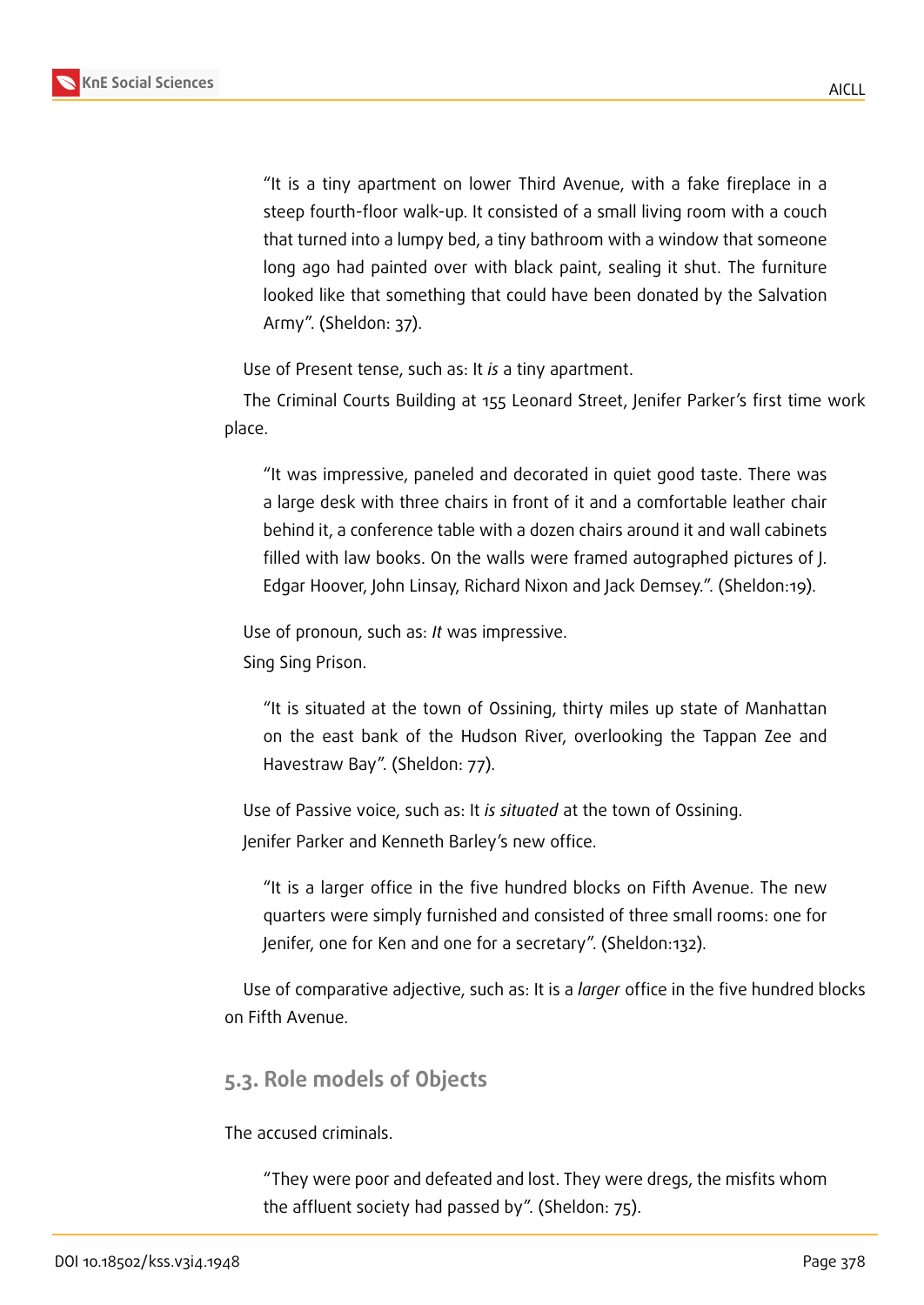

Use of relative pronoun, such as: The misfits *whom* the affluent society had passed by.

Jenifer's foolish of the case

"A man detached himself from the group around Di Silva and hurried towards her. He was carrying a manila envelope. He walked past her to another young assistant district attorney and handed him the envelope. The Chief wants you to give this to Stela". (Sheldon: 39).

Use of reflexive pronoun, such as: A man detached *himself* from the group around Di Silva and hurried towards her.

The Suspect's rights.

"You have the right to have an attorney present before you make any statement". (Sheldon: 29).

Use of Reported Speech, such as: ""You have the right to have an attorney present before you make any statement".

The order.

"Our revered District attorney specially asked for you. He wants to make sure nothing goes wrong". (Sheldon: 51).

Use of metaphor, such as: He wants to make sure *nothing goes wrong*. End of the story.

"In a small law of in Keslo, Washington, Jenifer Parker sat alone looking at the inauguration on television. She watched until the last of the ceremony was over and Adam and Mary Beth and Samantha had left the podium, surrounded by secret service men. Then Jenifer turned off the television set and watched images fade into nothingness". (Sheldon: 503).

Use of figurative speech, such as: Then Jenifer turned off the television set and watched *images fade into nothingness*.

## **5.4. The application of genre-based approach theory**

Derewianka (2003:146) stated that the practical implementation sequence of teaching materials based on Genre based approach theory is: Develop an understanding of the field, Familiarization with the genre, Developing control over the genre, Independent construction, Extending and critiquing and Creative exploitation of the genre.

What to do in the stages of text-based teaching or learning: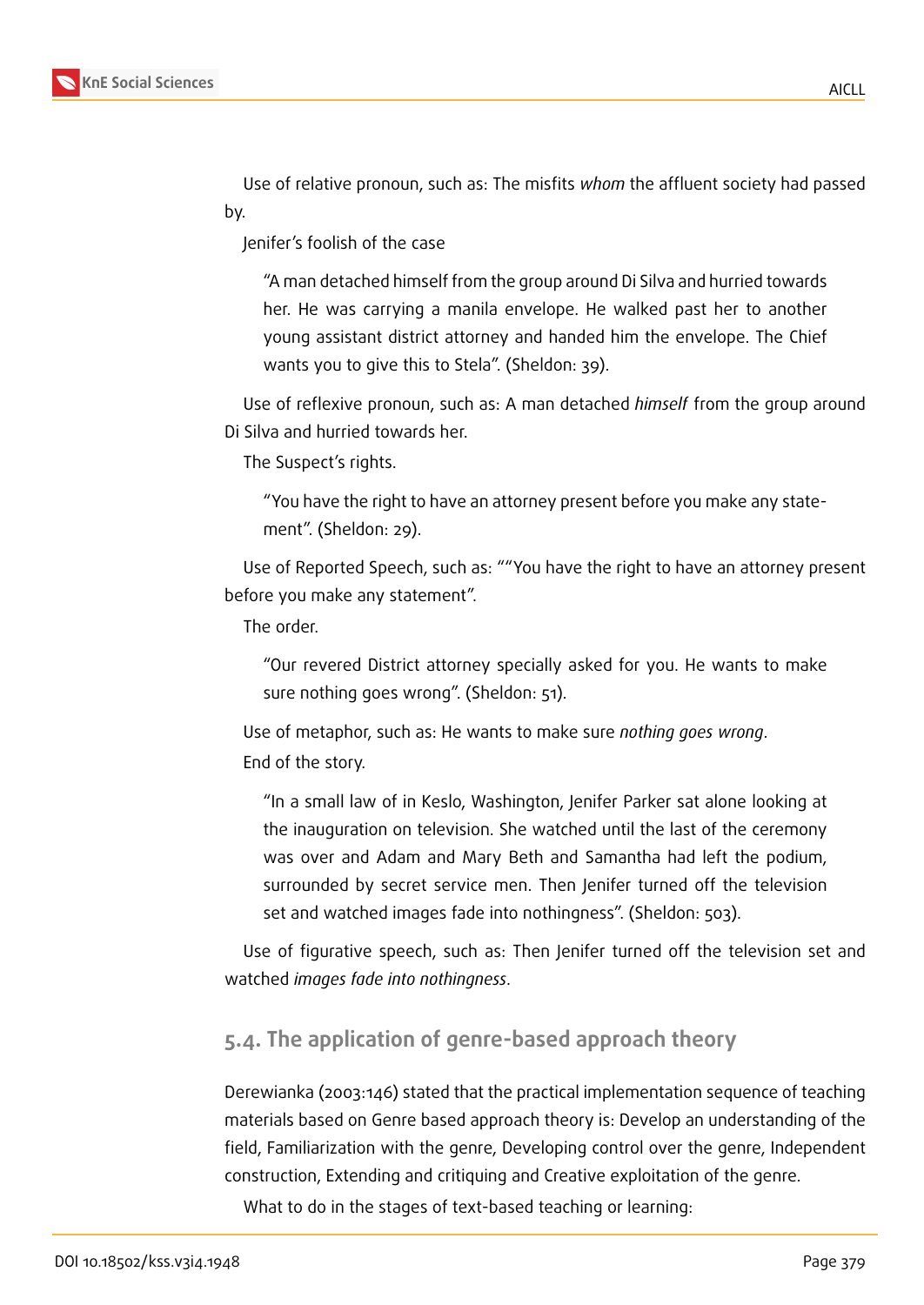# **5.5. Building knowledge of the field**

### Aims:

- 1. To help students understand the text type and they are learning or focusing on, the audience for the particular text, and the context in which the text occurs.
- 2. To activate students' background knowledge in relation to the text.
- 3. To familiarize students with the topic in general.
- 4. To raise students' interest and create expectation.

## **5.6. Modeling of text**

- 1. Give examples of text that students will produce or write later.
- 2. Discuss the purposes for which the text is used in English society.
- 3. Point out particular features of the text type. This means talking about text or generic or schematic structure.
- 4. Talk about the linguistic features of each text type.
- 5. Practice on specific lexicon grammatical points or sentence patterns.

## **5.7. Joint construction of text**

- 1. Teacher and students develop a certain type of text together, this can be done by the whole class, small group.
- 2. Teacher acts as a guide and students enter into more active participation in learning to write
- 3. Before writing, students may gather information by:
	- Observing something
	- Interviewing someone
	- Taking notes
	- Reading various resources
	- Discussing something with friends
	- Visiting particular places.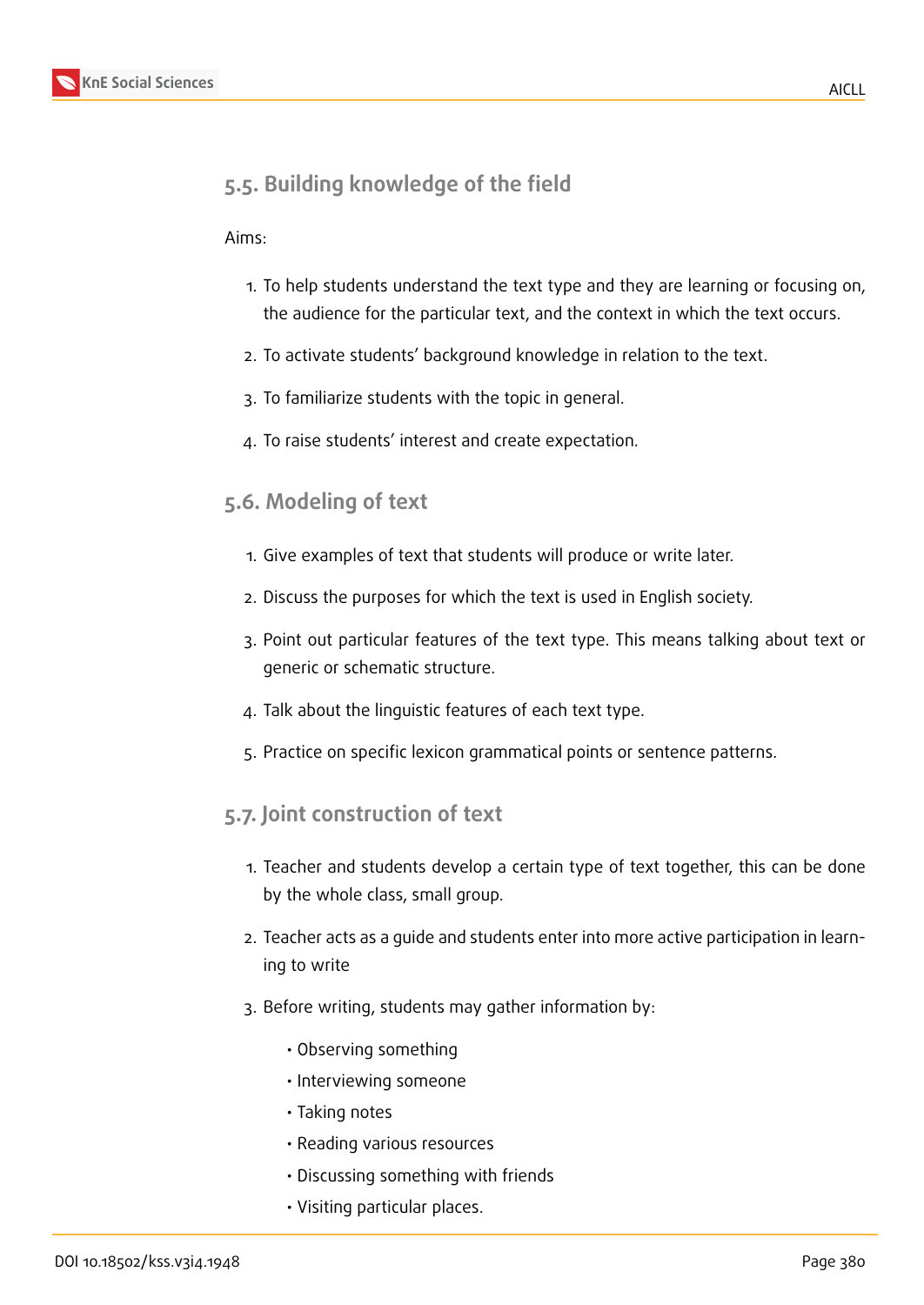## **5.8. Independent construction of text**

- a. Students, in groups or individually, develop or write a text.
- b. They may consult their teacher to make first draft.
- c. They use the knowledge gathered from previous stages or phases especially the text structure, linguistic feature and social function.

From some observations above which have been made showed that there is a great appreciation from the students to understand more about the material of the lesson. They are more concerned in leaning the subject. They have improved positively.

### **5.9. Conclusions**

- 1. The use Sidney Sheldon's novel *Rage of Angels* has significantly improved students' skill in writing.
- 2. Genre-Based Approach has positively contributed to the students writing of Descriptive text.
- 3. Classroom action research has simulated students in understanding the materials in teaching learning process.
- 4. Teachers are continuously suggested to use any kinds of teaching methods in their classes.
- 5. Writing as the most important skill must be able to be mastered well by the students as their value-added for the future.

# **References**

- [1] Berg, Bruce L. (2004). *Qualitative Research Methods for the Social Science.* The United States of America: Pearson Education Inc.
- [2] Black, Elizabeth. (2006). *Pragmatic and Stylistics.* Edinburgh: Edinburgh University Press.
- [3] Derewianka, Beverly. (2003). *Trends and Issues in Genre-Based Approaches. RELC Journal 2003 34:133.* London: Continuum.
- [4] Gere, Anne Ruggles. (1985). *Writing and Learning*. The United States of America: Macmillan.
- [5] Halliday, M.A.K. (1994). *An Introduction to Functional Grammar.* London: Arnold.